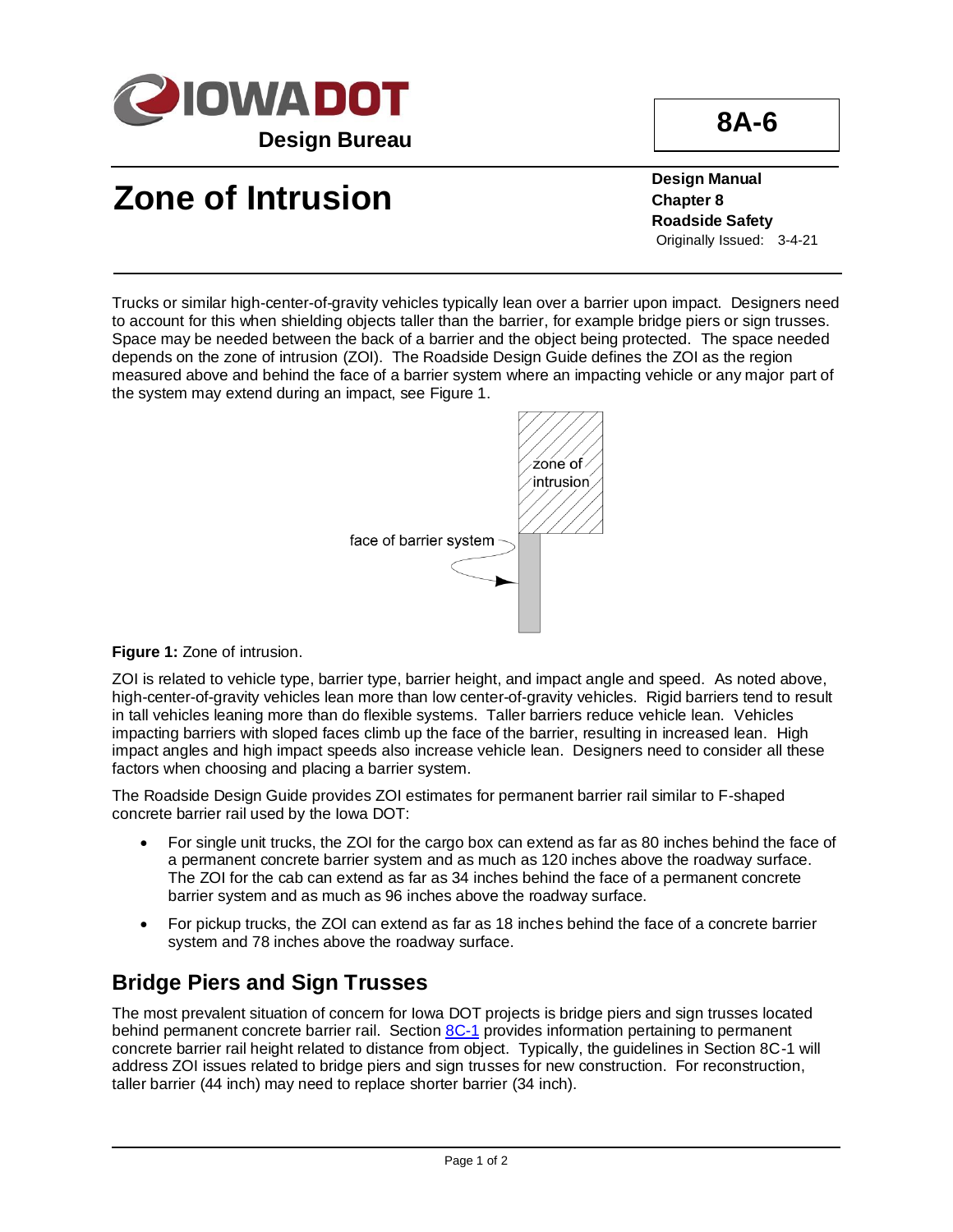## **Temporary Barrier Rail**

Designers also need to consider ZOI when placing temporary barrier rail (see Sections [8C-1](08c-01.pdf) and [9B-9](09b-09.pdf) for more on temporary barrier rail). Pinned temporary barrier rail (TBR) will behave similar to permanent barrier rail. Unpinned TBR is more flexible than permanent concrete barrier rail, so the ZOI will typically be less than permanent concrete barrier rail; however, deflection will be much greater. Designers will need to keep in mind the deflection of the rail plus ZOI when placing TBR in front of tall objects. Using ZOI values for permanent concrete barrier rail will yield conservative results.